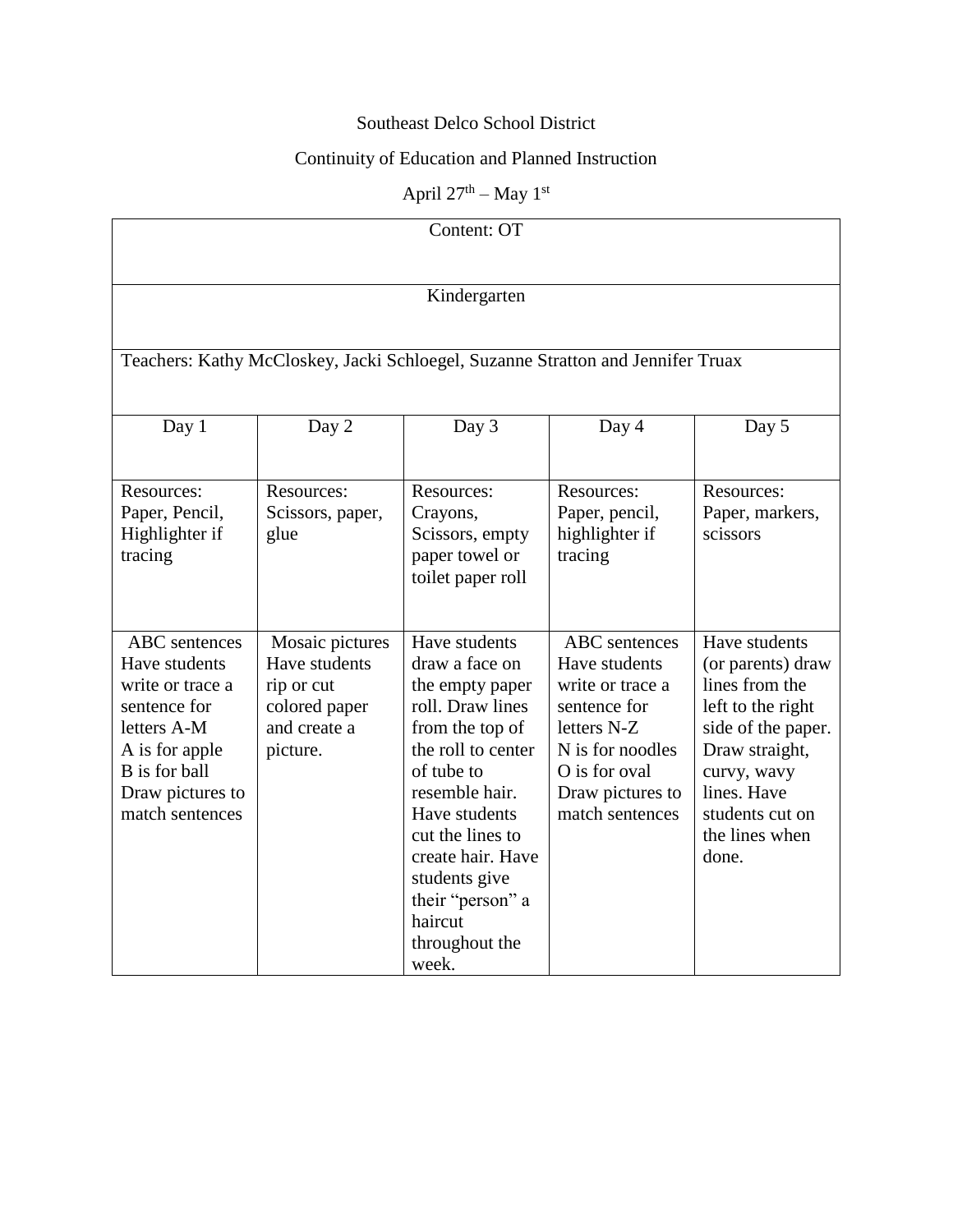## Southeast Delco School District

# Continuity of Education and Planned Instruction

#### April  $27^{\text{th}}$  – May  $1^{\text{st}}$

| Content: SEL                                                                    |  |  |
|---------------------------------------------------------------------------------|--|--|
|                                                                                 |  |  |
| Kindergarten                                                                    |  |  |
|                                                                                 |  |  |
|                                                                                 |  |  |
| Teachers: Kathy McCloskey, Jacki Schloegel, Suzanne Stratton and Jennifer Truax |  |  |
|                                                                                 |  |  |

| Day 1                                                                                                                                                                                                                         | Day 2                                                                                                                                                                                                                                                                                                           | Day 3                                                                                                                                                                                                                                                                                                                                                                             | Day 4                                                                                                                                                                                                                                                                                                                                                                                                                                                                                                                                  | Day 5                                                                                                                                                                                                                                                                                                                                                                                                                     |
|-------------------------------------------------------------------------------------------------------------------------------------------------------------------------------------------------------------------------------|-----------------------------------------------------------------------------------------------------------------------------------------------------------------------------------------------------------------------------------------------------------------------------------------------------------------|-----------------------------------------------------------------------------------------------------------------------------------------------------------------------------------------------------------------------------------------------------------------------------------------------------------------------------------------------------------------------------------|----------------------------------------------------------------------------------------------------------------------------------------------------------------------------------------------------------------------------------------------------------------------------------------------------------------------------------------------------------------------------------------------------------------------------------------------------------------------------------------------------------------------------------------|---------------------------------------------------------------------------------------------------------------------------------------------------------------------------------------------------------------------------------------------------------------------------------------------------------------------------------------------------------------------------------------------------------------------------|
| Resources:<br>Paper, crayons,<br>pencil                                                                                                                                                                                       | Resources:<br>Paper, crayons,<br>magazines                                                                                                                                                                                                                                                                      | Resources:<br>Paper, pencil                                                                                                                                                                                                                                                                                                                                                       | Resources:                                                                                                                                                                                                                                                                                                                                                                                                                                                                                                                             | Resources:<br>Paper, crayons                                                                                                                                                                                                                                                                                                                                                                                              |
| Feelings journal<br>Have students<br>pick three<br>emotions to<br>write about this<br>week. The<br>sentence starter<br>can be Today I<br>feel because.<br>Have the<br>students draw a<br>picture to match<br>their sentences. | All about me.<br>Have students<br>draw a picture of<br>themselves then<br>cut out some of<br>their favorite<br>things from<br>magazines (or<br>they can draw)<br>to decorate their<br>paper. Some<br>ideas include<br>-Favorite foods<br>-Favorite color<br>-How old they<br>are.<br>-What they like<br>to play | Kindness<br>calendar. Have<br>students create a<br>calendar with<br>kind acts for<br>people in their<br>family. Parents<br>can draw boxes<br>on paper and<br>write one kind<br>act in each box.<br>Students can<br>color the box as<br>they complete<br>the act.<br>Examples-draw<br>a picture for<br>mailman, sing a<br>song for mom,<br>help pick up<br>toys, set the<br>table. | Explain that kids<br>will be practicing<br>mindfulness, which<br>is a skill that helps<br>us stay calm and in<br>control. Have kids<br>look around their<br>room to find 5<br>things they can see,<br>4 things they can<br>touch, 3 things they<br>can hear, 2 things<br>they can smell, and<br>1 thing they can<br>taste. This is a<br>grounding exercise<br>that can help<br>manage tough<br>emotions and<br>provide a mental<br>reset when needed.<br>After giving it a try,<br>you can move to<br>another room and<br>try the same | Coping strategy<br>board. Fold<br>paper in half<br>horizontal and<br>vertical to create<br>four boxes.<br>Together draw<br>and label<br>strategies for<br>when students<br>are upset. Hang<br>the paper in the<br>same area that<br>students are<br>using to<br>complete daily<br>work for a<br>visual support.<br>Some ideas<br>-Pretend to blow<br>out candles<br>-Take a break<br>-Get up and<br>dance<br>-Count to 10 |